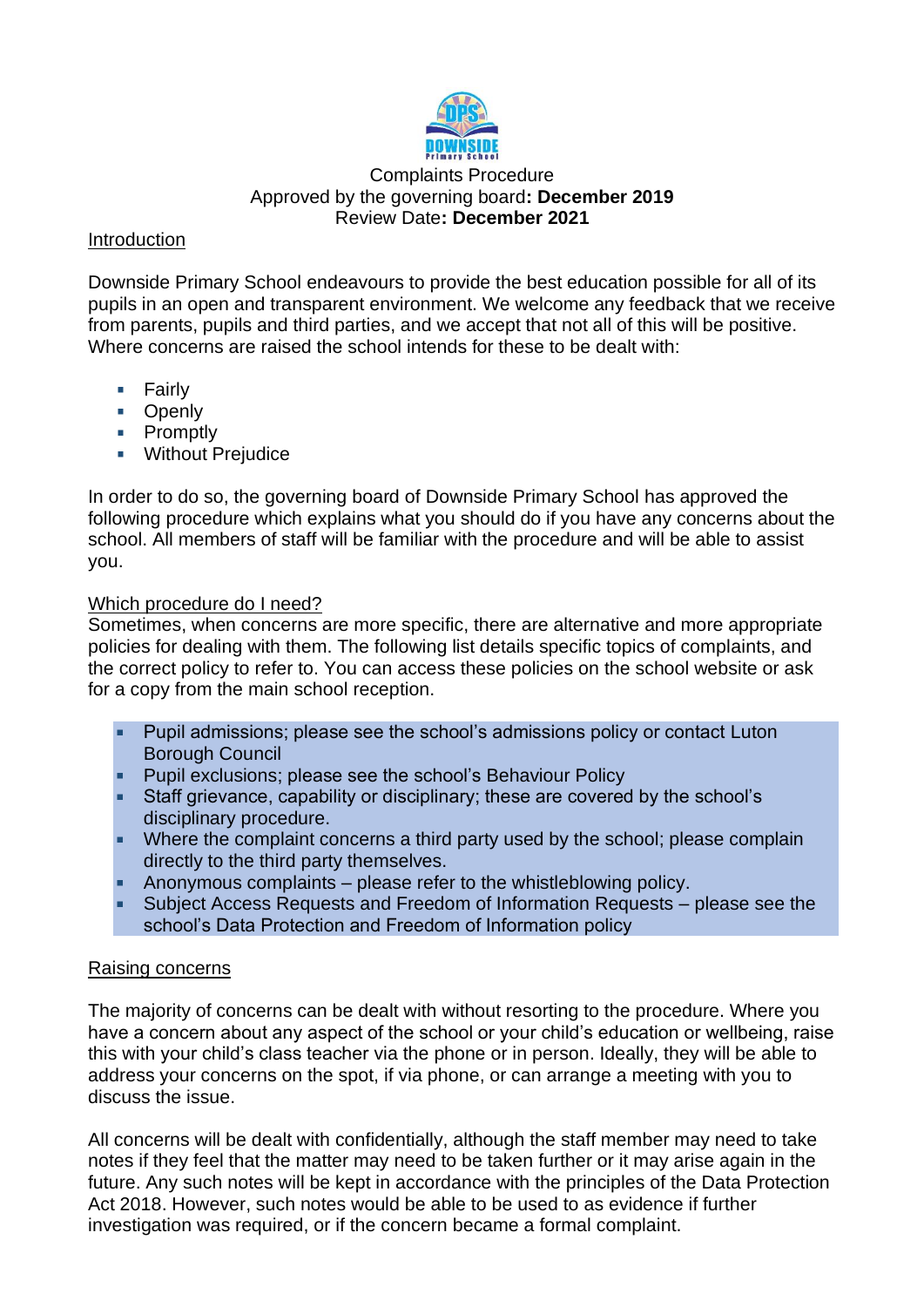#### Safeguarding

Wherever a complaint indicates that a child's wellbeing or safety is at risk, the school is under a duty to report this immediately to the local authority. Any action taken will be in accordance with the school's safeguarding policy, which can be found on the school's website.

#### Social Media

In order for complaints to be resolved as quickly and fairly as possible, Downside Primary School requests the complainants do not discuss complaints publically via social media such as Facebook and Twitter. Complaints will be dealt with confidentially for those involved, and we expect complainants to observe confidentiality also.

#### Complaints that result in staff capability or disciplinary

If at any formal stage of the complaint it is determined that staff disciplinary or capability proceedings are necessary in order to resolve the issue, the details of this action will remain confidential to the Headteacher and/or the individual's line manager. The complainant is not entitled to participate in the proceedings or receive any detail about them.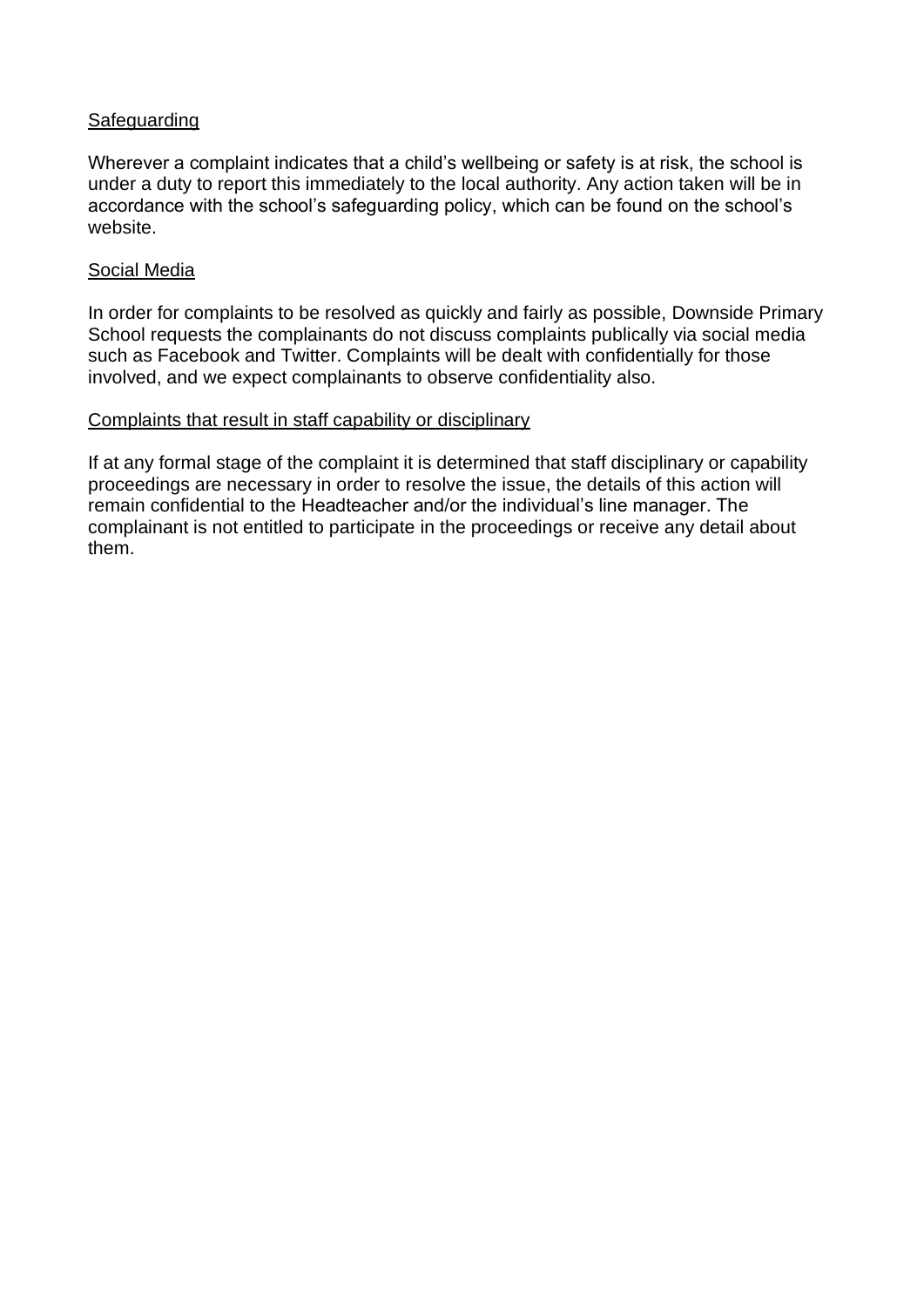## Procedure

If you need to raise an issue in the first instance, please do so with the relevant member of staff who will be happy to talk to you and seek to establish a solution. If you are not satisfied and with this response and believe the issue has not been resolved, please use the following procedure as detailed below.



#### **Timeframes**

Downside Primary School will endeavour to abide by timeframes stated under each stage but acknowledges that in some circumstances, this is not always possible due to the complexity of information needed to review a complaint or difficulties regarding individual's availability to deal with the complaint, for example. If it becomes apparent that it is not possible to complete any stage of the complaints procedure within a given timeframe, the individual responsible for handling the complaint will contact the complainant as soon as possible and come to an agreed timeframe that works for all parties involved.

Downside Primary School reserves the right not to investigate complaints that have been made three months after the subject of the complaint took place, except in exceptional circumstances. What is meant by exceptional circumstances is where new evidence has come to light, where the complaint is of an especially serious matter or where there is reasonable justification for why the complainant has been unable to raise the complaint before this time. The HT will review the situation and decide whether or not to enact the complaints procedure, informing the chair of governors of the decision.

#### Who should I approach?

Educational matters: Class teacher / Year Leader Pastoral care**:** Class teacher / Year Leader Disciplinary matters: Assistant Headteacher Financial/Administration matters: Finance Manager Complaint about a staff member's conduct: direct approach to the staff member themselves. Where this does not resolve the situation, their line manager should be approached.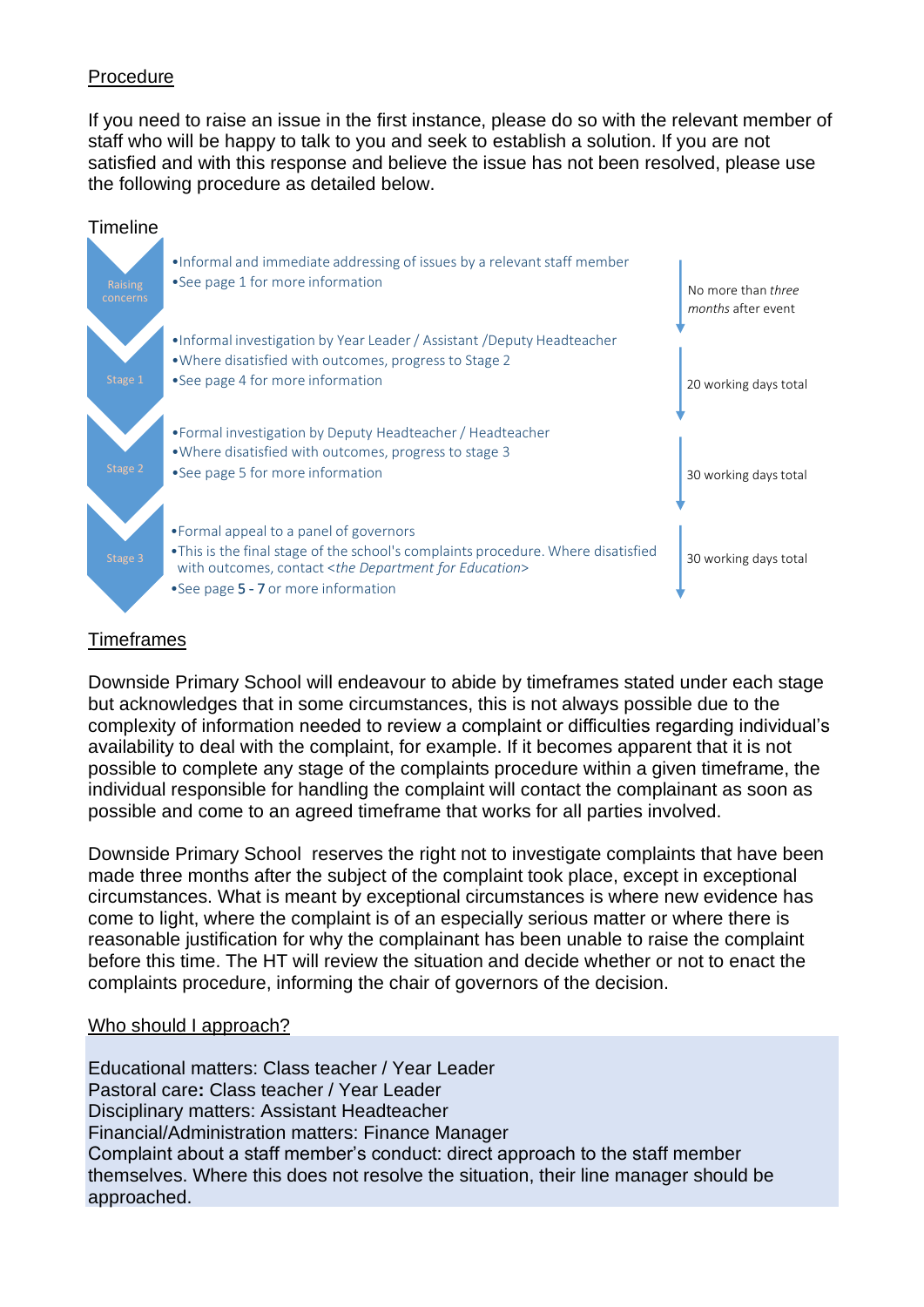## Complaints about the Headteacher or the governors

Where a complaint regards the headteacher, the complainant should first directly approach the headteacher in an attempt to resolve the issue informally. If the complainant is not satisfied with this outcome they should notify the clerk to the governors (see contact details at the end of the document). The Stage 2 process will then commence, but with the chair of governors as the individual responsible for the investigation rather than the Year Leader / Assistant Headteacher.

Where a complaint regards a governor, the same process applies as for the headteacher. Where a complaint concerns the Chair of Governors, the individual should contact the clerk to the governors. Informal resolution will be sought, but where this fails, the complaints procedure at Stage 3 will take immediate effect. The vice chair or an independent investigator will mediate any proceedings.

# Stages of the Complaint

## Stage 1 – Informal investigation by a Year Leader / Assistant Headteacher (Deputy Head if complaint is about Assistant Headteacher)

Where as a result of raising a concern the complainant still feels that the issue has not been addressed, or where the outcome has been that the complaint needs further investigation than can be resolved briefly, they may progress by making an informal complaint. In doing so, the following steps will be followed:

- 1. Complainant contacts the Year Leader / Assistant Headteacher
- 2. The complainant must explain in writing
	- An overview of the complaint so far
	- who has been involved
	- why the complaint remains unresolved
	- $\mathbf{m}$ action they would like to be taken to put things right.
- 3. The Year Leader / Assistant Headteacher will respond within 5 working days (excluding those which fall in the school holidays) of having received the written complaint. They will explain what action they intend to take.
- 4. Where the complaint is about a member of staff or a school governor, the Year Leader / Assistant Headteacher will arrange an informal mediation meeting between the two parties to see if a resolution can be come to.
- 5. The staff member will provide a written confirmation of the outcome of their investigation within 15 working days (excluding those which fall in the school holidays) of having sent confirmation of the intended action. Where the complainant is not satisfied with the outcome, they are able to progress to stage 2 of the complaints process, and launch a formal written complaint.
- 6. The staff member will make a record of the concern and the outcomes of the discussion which will be held centrally for twelve months, in line with the principles of the Data Protection Act 2018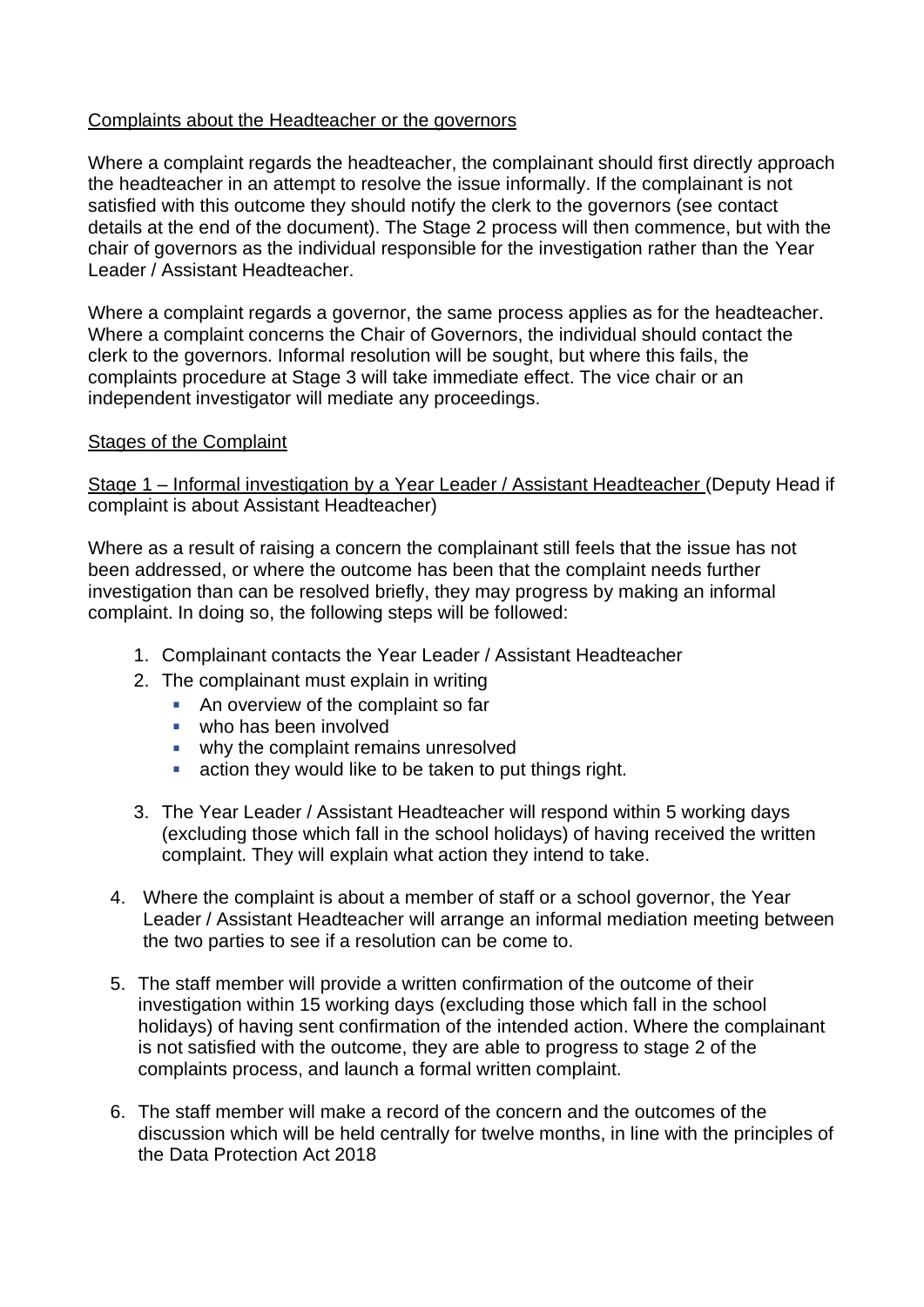# **Stage 2 – formal investigation by Deputy Headteacher** (Headteacher, if Deputy Headteacher has been involved at Stage 1)

The complainant may submit a formal complaints form to the Deputy Headteacher. See the end of the procedure for a copy of this form.

- 1. The Deputy Headteacher will respond in writing within 10 working days (excluding those that fall in the school holidays) of the date of receipt of the complaint to acknowledge receipt of the complaint and explain what action will be taken, giving clear timeframes.
- 2. A log of all correspondence in relation to the complaint will be kept in accordance with the Data Protection Principles.
- 3. The Deputy Headteacher/ Headteacher will consider all relevant evidence; this may include but is not limited to:
	- a statement from the complainant,
	- where relevant a statement from an individual who is the subject of the  $\mathbf{r}$ complaint
	- a. any previous correspondence regarding the complaint
	- any supporting documents in either case  $\mathcal{L}_{\mathcal{A}}$
	- $\mathbf{r}$ interview with anyone related to the complaint.
- 4. The Deputy Headteacher/Headteacher may decide to have a meeting with the complainant (and where relevant, the subject of the complaint) if they feel that it would be appropriate for the investigation.
- 5. After considering the available evidence, the Deputy Headteacher / Headteacher can:
	- Uphold the complaint and direct that certain action be taken to resolve it  $\mathbf{r}$
	- $\mathbf{r}$ Reject the complaint and provide the complainant with details of the stage three appeals process
	- Uphold the complaint in part: in other words, the Deputy Headteacher /  $\mathbf{r}$ Headteacher may find one aspect of the complaint to be valid, but not another aspect. They may direct for certain action to be taken to resolve the aspect that they find in favour of the complainant.
- 6. The Deputy Headteacher / Headteacher must inform the complainant of their decision in writing within 20 working days (excluding those that fall in the school holidays) of having issued written acknowledgement of the receipt of the complaint. They must explain clearly why they have come to the decision that they made. They must detail any agreed actions as a result of the complaint. Finally, they must provide the complainant with details of how to progress the complaint to stage three if they are not satisfied, providing them with the contact details of the clerk to the governors (see the end of the procedure for these).

# **Stage 3 – appeal – review by a panel of the governing board.**

If the complainant wishes to appeal a decision by the Deputy Headteacher / Headteacher at stage 2 of the procedure, or they are not satisfied with the action that the Deputy Headteacher / Headteacher took in relation to the complaint, the complainant is able to appeal this decision.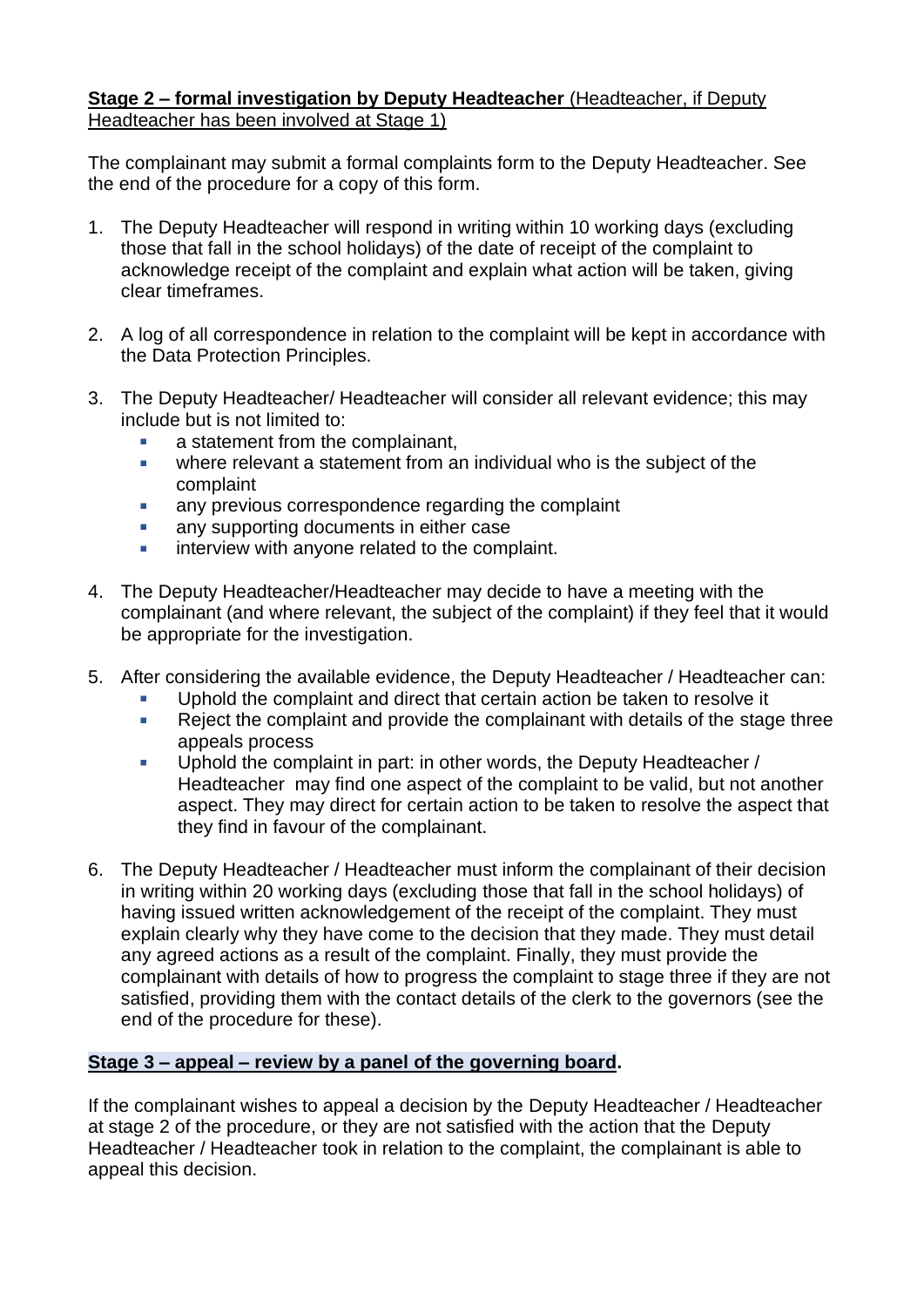They must write to the clerk (see the contact details at the end of the procedure) as soon as possible after receiving notice of the Deputy Headteacher / Headteacher's decision, briefly outlining the content of the complaint and requesting that a complaints appeal panel is convened.

The clerk will fulfil the role of organising the time and date of the appeal hearing, inviting all the attendees, collating all the relevant documentation and distributing this 5 days in advance of the meeting, recording the proceedings in the form of minutes, and circulating these and the outcome of the meeting.

The complainant must request an appeal panel within 4 weeks of receiving the Deputy Headteacher / Headteacher's decision or it will not be considered, except for in exceptional circumstances. On receipt of this written notification, the following steps will be followed:

- 1. The clerk will write to the complainant within five working days (not including the school holidays) to confirm receipt of the appeal request and detail further action to be taken.
- 2. The clerk will convene a panel of *two school governors and one independent member.* All three panel members will have no prior knowledge of the content of the complaint.
- 3. The appeal hearing will take place within 20 working days (excluding those which fall in the school holidays) of receipt of the date of the confirmation letter from the clerk to the complainant, confirming the appeal.
- 4. In addition to the panel, the following parties will be invited, where applicable:
	- $\blacksquare$  the complainant
	- the Deputy Headteacher / Headteacher who dealt with the complaint at Stage 2
	- $\mathbf{u}$ where the complaint regards a member of staff, the staff member who is the subject of the complaint.

The complainant is also able to bring a companion with them to the hearing if they wish. Where the subject of the complaint is a member of staff, that staff member is also able to bring a companion with them.

The companion will be a friend or a colleague. Neither party is able to bring legal representation with them. If after the hearing any party feels that legal action is necessary, please see the contact details at the end of the procedure.

The complainant evidence will be heard separately and independently by the panel. The complainant then leaves the hearing. The evidence of the SLT Member (and the staff member if appropriate) is then heard.

- 5. If the attendance of any pupils is required at the hearing, parental permission will be sought if they are under the age of 18. Extra care will be taken to consider the vulnerability of children where they are present at a complaints hearing.
- 6. Where the complaint is about a governor, the complainant may request that the appeal is heard by an entirely independent panel. It is at the discretion of the governing board who will notify the clerk of their decision. Where an entirely independent panel is required, timescales may be affected while the school source appropriate individuals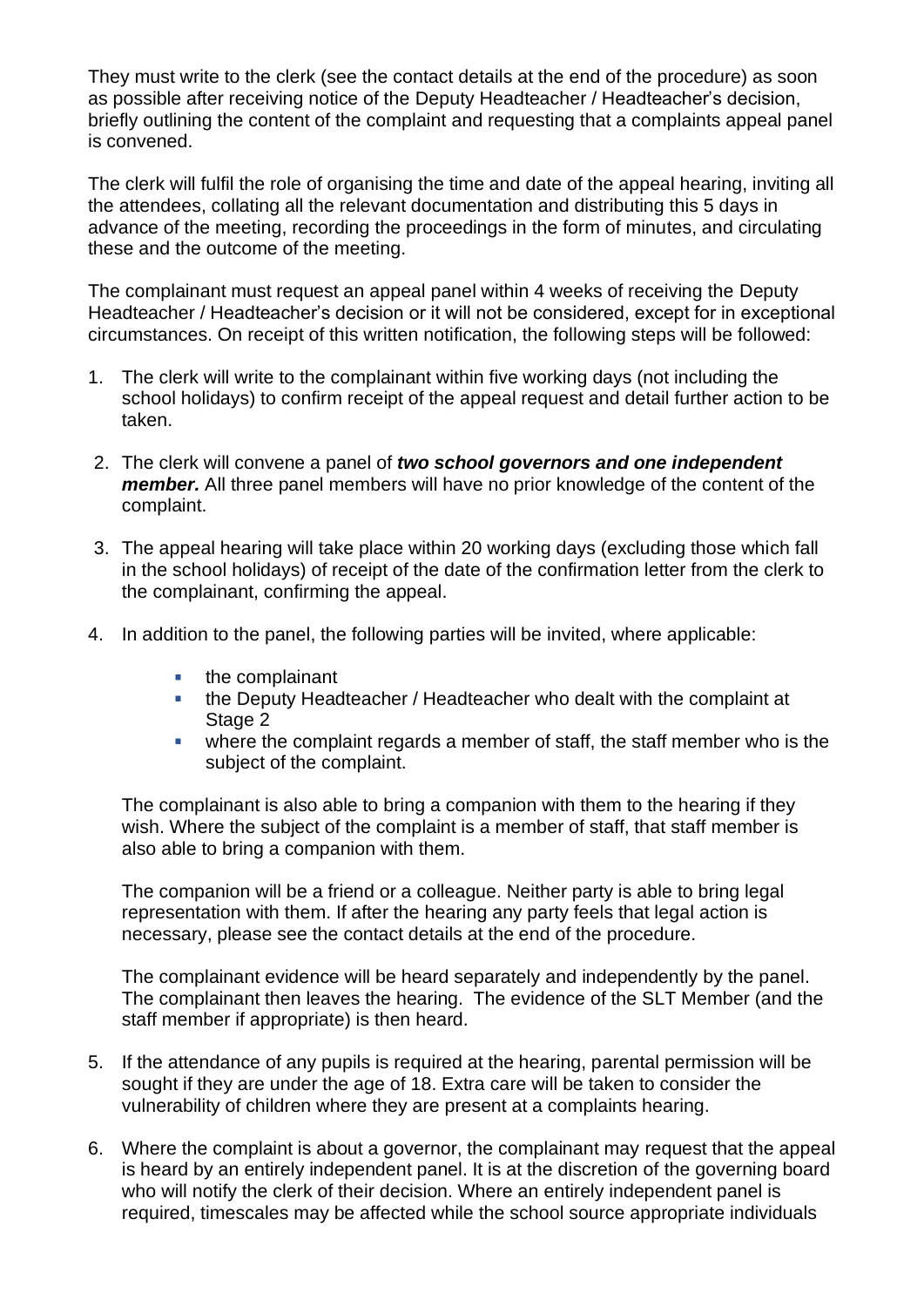for the review.

- 7. The panel can make the following decisions:
	- Dismiss the complaint in whole or in part
	- Uphold the complaint in whole or in part **College**
	- Decide on the appropriate action to be taken to resolve the complaint **International**
	- Recommend changes to the school's systems or procedures to ensure that problems of a similar nature do not recur.
- 8. All parties who attended the meeting will be informed in writing of the outcome of the appeal within 5 working days (excluding those which fall in the school holidays).

This is the final stage at which the school will consider the complaint. If the complainant remains dissatisfied and wishes to take the complaint further, please see the contact details at the end of the document. The school will not consider the complaint beyond this.

#### Unreasonable complaints

Where a complainant raises an issue that has already been dealt with via the school's complaints procedure, and that procedure has been exhausted, the school will not reinvestigate the complaint except in exceptional circumstances, for example where new evidence has come to light.

If a complainant persists in raising the same issue, the Headteacher will write to them explaining that the matter has been dealt with fully in line with the school complaints procedure, and therefore the case is now closed. The complainant will be provided with the contact details of the Department for Education (see the end of this document) if they wish to take the matter further.

Unreasonable complaints include the following scenarios:

- The complainant refuses to co-operate with the school's relevant procedures.
- The complainant changes the basis of the complaint as the complaint progresses. m.
- The complainant seeks an unrealistic outcome  $\mathcal{L}_{\mathcal{A}}$
- Excessive demands are made on the time of staff and school governors and it is a. clearly intended to aggravate.
- The complainant acts in a way that is abusive or offensive.  $\mathbf{r}$

The Headteacher will use their discretion to choose not to investigate these complaints.

Where they decide to take this course of action, they must inform the chair of governors that they have done so, explaining the nature of the complaint and why they have chosen not to investigate. If the chair deems it appropriate to, they can redirect the Headteacher to investigate the complaint. The full complaints procedure will commence from stage one on this direction.

If the chair upholds the HeadTeacher's decision not to look into the complaint and the complainant deems this decision to be so unreasonable that no other rational body in the same position would have made that decision, then the complainant may write to the Department for Education (see the contact details at the end of the document).

Contact details for external organisations if not satisfied with the outcomes of the complaints procedure in full.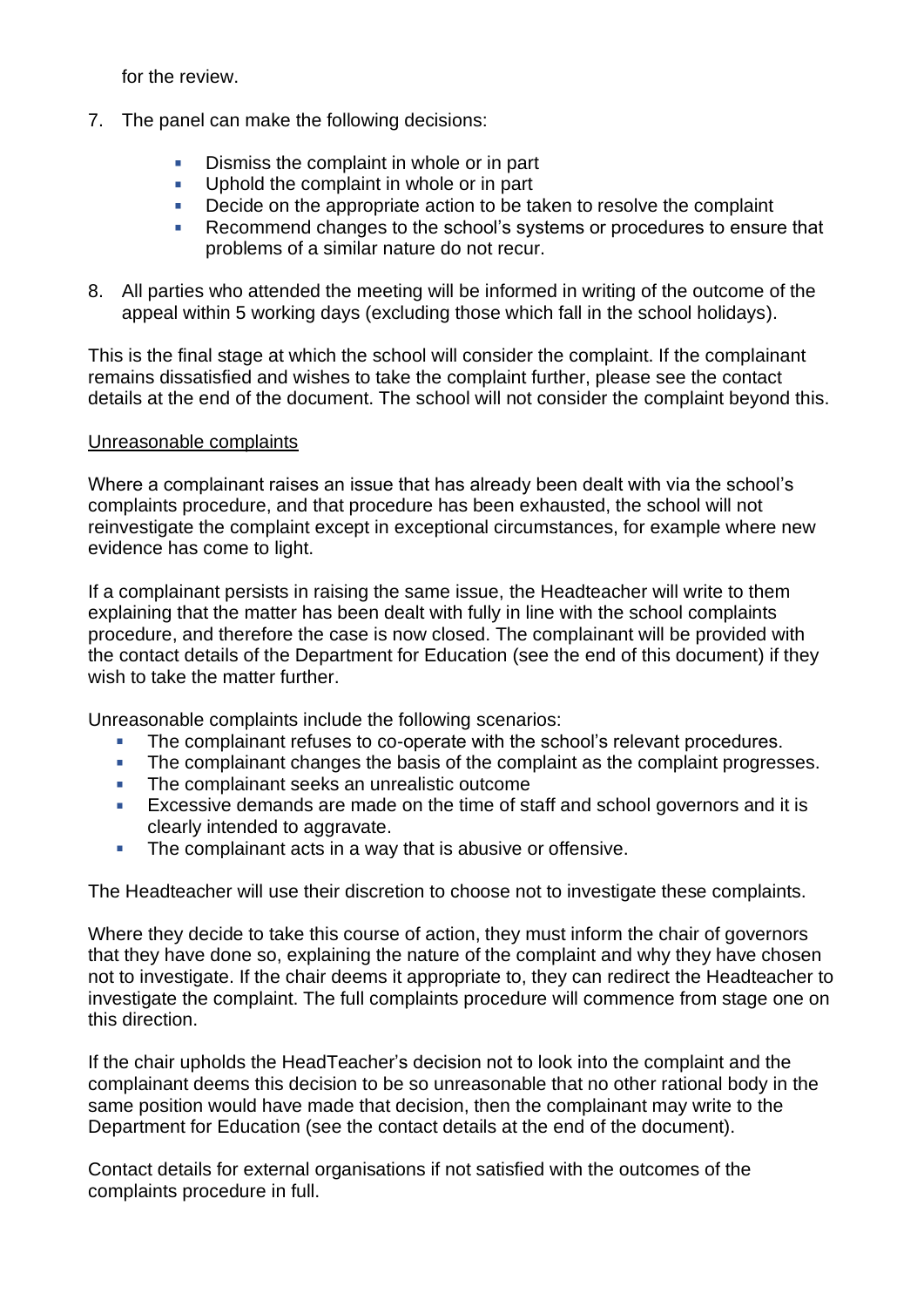- If you have any queries regarding any aspect of the complaints procedure, please **I** direct these to the clerk to the governors **Carol Outlaw.**
- *If the complainant remains dissatisfied with the outcome of the complaints*  **COLLEGE** *procedure they may contact the local authority.*
- If the complainant feels that the governing board acted 'unreasonably' in the a. handling of the complaint, they can complain to the Department for Education after the complaints procedure has been exhausted. Please note that unreasonable is used in a legal sense and means acting in a way that no reasonable school or authority would act in the same circumstances. [https://www.gov.uk/complain-about](https://www.gov.uk/complain-about-school)[school](https://www.gov.uk/complain-about-school)
- Ofsted will also consider complaints about schools. à.

Relevant legislation and guidance

The Equality Act 2010<http://www.legislation.gov.uk/ukpga/2010/15/contents> The Data Protection Act 2018 <http://www.legislation.gov.uk/ukpga/2018/12/contents> The Education (Independent School Standards) Regulations 2014 *<http://www.legislation.gov.uk/uksi/2014/3283/contents/made>* Education Act 2002 *<http://www.legislation.gov.uk/ukpga/2002/32/contents>* The Department for Education *Best Practice advice for school complaints procedures*  <https://www.gov.uk/government/publications/school-complaints-procedures>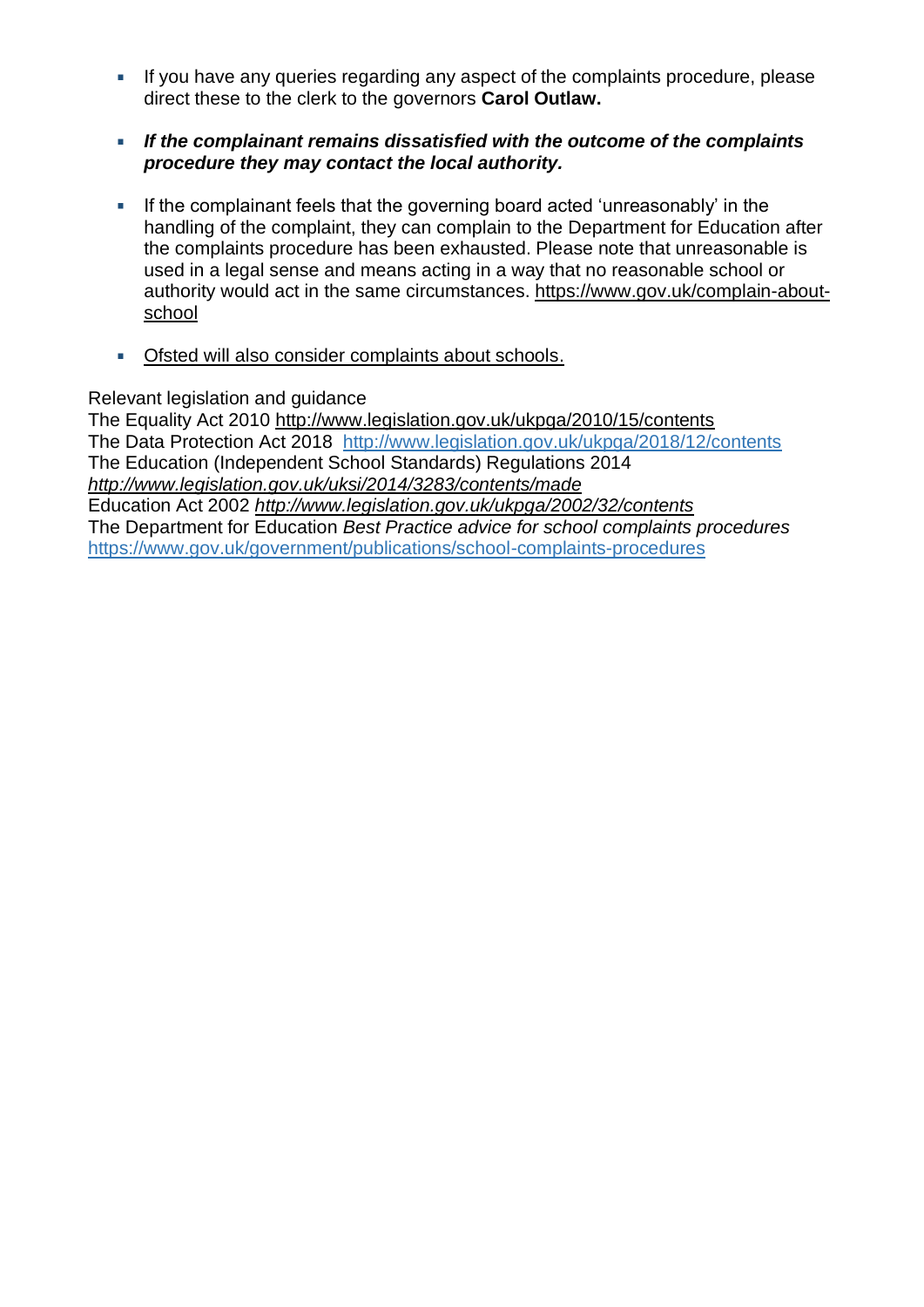

Formal Complaints Form

# Only for use under Stage 2 of the Complaints Procedure

| <b>Name</b>                                                                                       |  |
|---------------------------------------------------------------------------------------------------|--|
| Name of pupil, year group and<br>your relationship to them (where<br>applicable)                  |  |
| <b>Contact address</b>                                                                            |  |
| Contact telephone day                                                                             |  |
| Contact telephone mobile                                                                          |  |
| Contact email address                                                                             |  |
| Details of the complaint                                                                          |  |
| Action taken so far (including staff member who has dealt with it so far) or<br>solutions offered |  |
|                                                                                                   |  |
|                                                                                                   |  |
| The reason that this was not a satisfactory resolution for you                                    |  |
|                                                                                                   |  |
|                                                                                                   |  |
| What action would you like to be taken to resolve the problem?                                    |  |
|                                                                                                   |  |

| Signed: |  |
|---------|--|
| Dated:  |  |